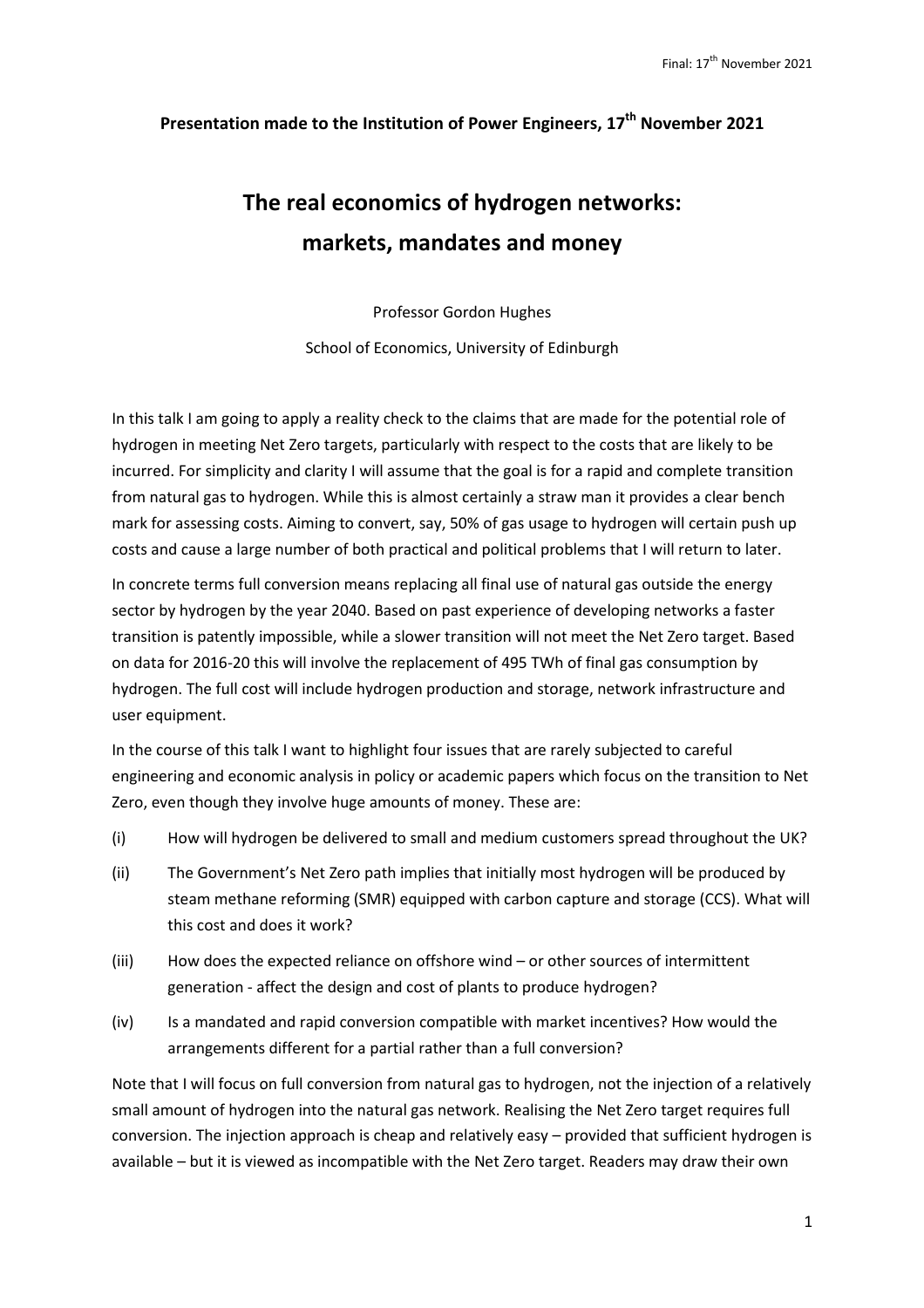conclusions about what this tells us about the practicality of policies that rule out low cost options for lowering carbon emissions in pursuit of the grand vision.

Some readers may feel that the tenor of this talk is relentlessly negative. There is a reason for this. I believe that a large programme to convert from natural gas to hydrogen might be feasible by the end of the current century, if technological developments are favourable and UK households are willing to bear the cost. However, scenarios of large scale conversion by 2050 are pure fantasy, involving huge costs as well as engineering difficulties.

### **Hydrogen networks**

There is a crucial piece of background that underpins my assessment of this issue. During the period from 1991 to 2010 I worked in many countries in Eastern Europe and elsewhere on the development of gas transmission and distribution networks to serve business and households. In the Soviet period use of gas was usually restricted to large industry and energy production, so countries that wished to move away from reliance on coal needed to build new networks.

Based on this experience the notion of converting existing gas networks to hydrogen rapidly on a large scale is a complete non-starter. Quite apart from safety and operational considerations, you have to persuade every connected customer in an area to install new boilers, cookers, and fires in a narrow window **before the conversion**. No program has got close to achieving that even on a small scale. For the transition envisaged there is no reasonable alternative to developing a completely new hydrogen transmission and distribution network, which means running gas and hydrogen networks alongside each other for one or two decades. Anyone who claims otherwise is wilfully choosing to ignore both engineering and economic considerations. Even highly regulated or authoritarian regimes were or are unable to achieve this on a large scale.

The second key element in my assessment is the use of current capital and operational costs at 2020 prices for everything from customer equipment to storage and production. The literature is full of fantasy numbers about how the cost of hydrogen can be reduced by 50% or even 75% by 2035 but either (a) these are based on sleight of hand – an example assumes that the cost of electricity will be no more than \$20 per MWh – or (b) they are technological snake oil without any commitment to deliver the results assumed. Anyone with practical experience of large projects such as HS2 or the Kemper County CCS project knows that the final cost is all too often more than 3 or 4 times the claimed cost before the project is approved.

*Customer premises*. Let us start with the downstream end of hydrogen networks – the equipment in customer premises that currently use gas for heating and cooking. Even the basic numbers are very sketchy. There are about 28 million households in the UK plus about 6 million businesses and other establishments. Allowing for population and economic growth the total number of households and non-domestic establishments will be close to 40 million by 2040. Official statistics suggest that 87% of households rely on gas heating and we can assume that a similar proportion of non-domestic establishments use gas in some form. Thus the total number of gas customers who must be converted to hydrogen will be close to 35 million by 2040.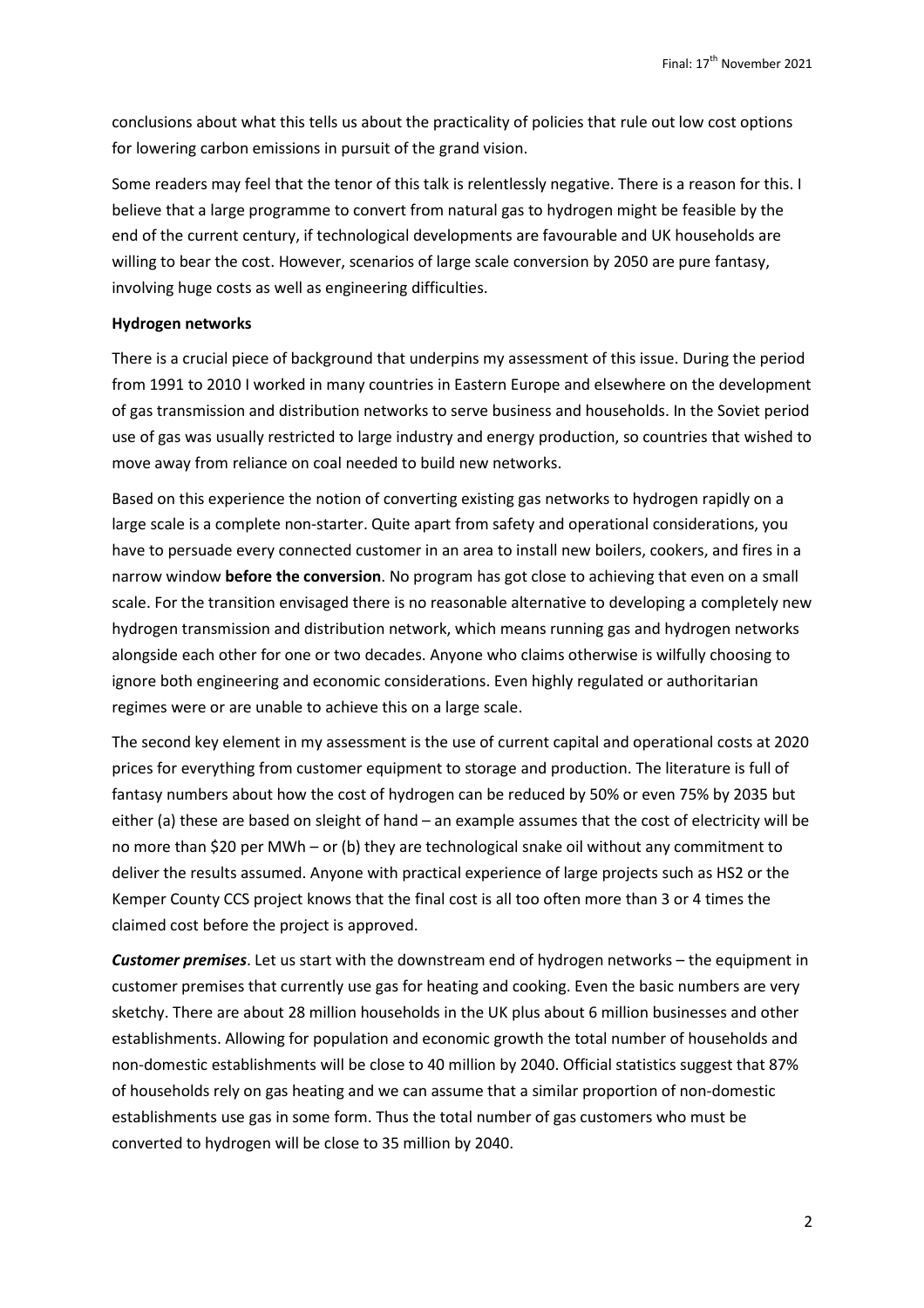It is claimed that in future hydrogen boilers will cost no more than current gas boilers. An average cost of £1,500 is often cited for the cost of small to medium domestic boilers but this ignores larger properties and non-domestic establishments as well as open fires and cookers. Further, anyone who has contemplated changing their domestic heating and/or cooking equipment knows that installation costs may be a large part of the total. The average conversion cost is very unlikely to be less than £3,000 per gas connection and might realistically be as high as £5,000 per gas connection. Thus, the customer premises cost of conversion will fall in the range from £100 billion at the low end to £175 billion at the high end.

*Transmission and distribution networks*. My estimate of the cost of building new transmission and distribution networks is based on the modern equivalent asset (MEA) value of gas networks in the UK. British Gas (as was) published a replacement cost value for its network up to 1997, after which the rules on regulatory accounting changed. Since 1997 I have recorded the historic cost of investment in new tangible assets for the various successor companies to British Gas including National Grid Gas, the gas distribution networks (Northern Gas Networks, Scotia Gas and Wales & West Utilities) separated in 2006 and Cadent Gas separated in 2016. To these I have added expenditure on constructing new gas networks to serve Northern Ireland by Mutual Gas, Phoenix Natural Gas, Firmus and smaller companies. All historic cost figures have been converted to 2020 prices using the GDP price deflator. The resulting total MEA value of UK gas networks is about £85 billion.

This figure does not include the cost of customer connections – i.e. the pipes from the distribution mains to either the meter or equipment in the customer premises. Under current regulatory practice and bearing in mind the safety issues around hydrogen, distributors will be required to bear the cost of installing new pipework past the meter to connect customer equipment. That task alone is likely to be very demanding because of the sheer number of connections required. Based on the practical experience of rolling out fibre optic networks the average cost will be at least £1,000 per customer and may well be as high as £2,000 per customer.

Hence the total cost of building a new hydrogen network will be a minimum of £120 billion and might be as high as £150 billion at 2020 prices.

*Hydrogen storage*. The engineers who built the original gas networks knew that distributing a manufactured gas to customers whose demand varied greatly over time and seasons required either large amounts of storage or very flexible production capacity. Flexible production may be possible for steam methane reforming but a lot of storage is necessary if hydrogen is produced by electrolysis fed by intermittent renewables.

The easiest and cheapest form of hydrogen storage is to use salt caverns. My prediction, based on experience in dealing with the planning objections to gas storage, is that this will be strongly resisted by enough people to be politically unviable in the UK, unless the storage sites are some distance offshore. Nonetheless we can ask what would be the costs of hydrogen storage using salt caverns in the Net Zero scenario.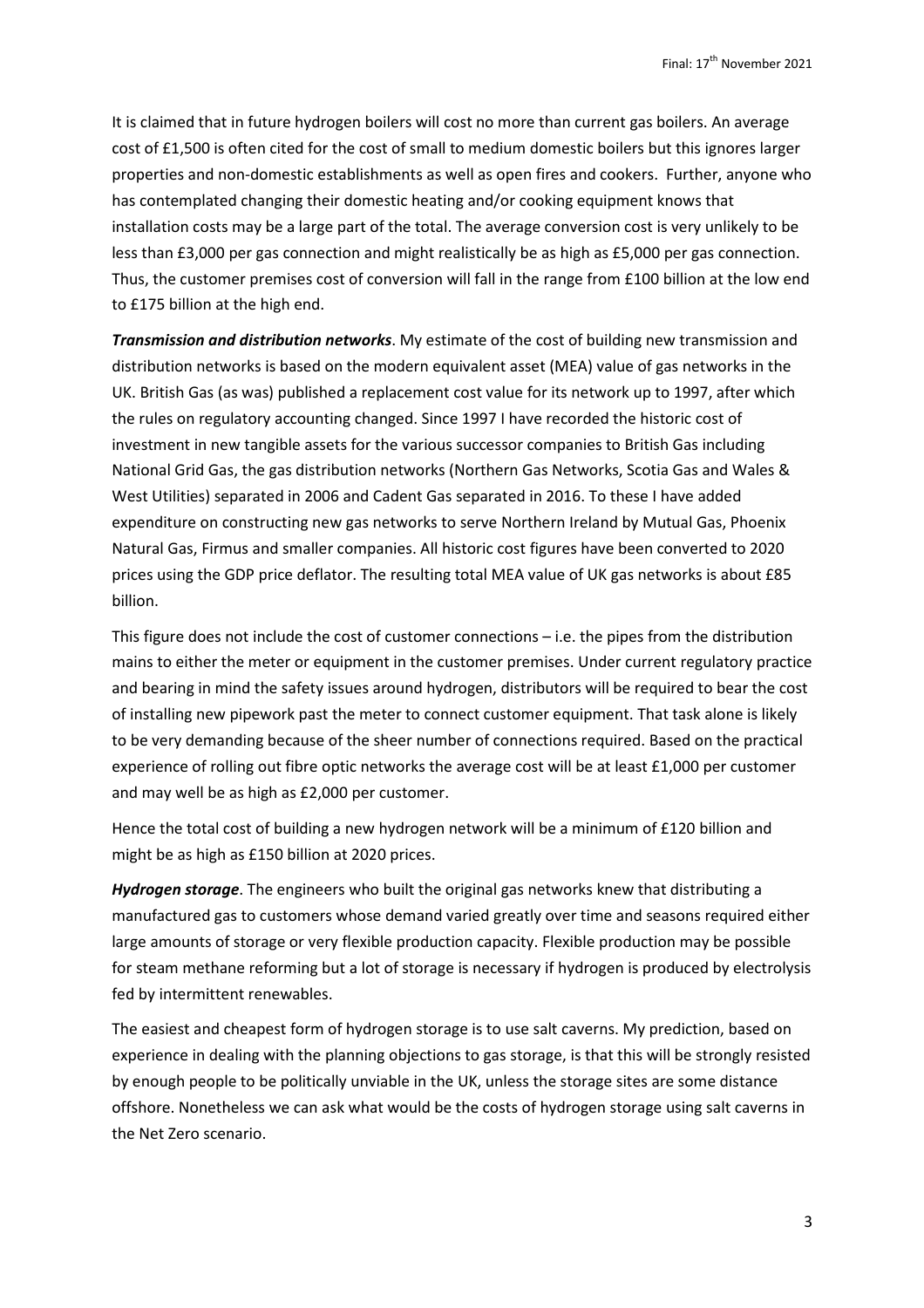The scale of the storage required can be inferred by considering the numbers that drive National Grid's winter outlook planning. With SMR production the amount of storage required could reasonably be set at 7 days of average cold day demand with a more conservative level of 7 days of 1 in 20 year peak demand. This implies the capacity of hydrogen storage should be in the range 29-36 TWh. If hydrogen is primarily produced using offshore wind the amount of storage should be increased to at least 15 days demand, i.e. a storage capacity of 62-78 TWh. The capex cost of building such storage would be about £25 billion at the low end and up to £70 billion at the top end.

*Summary*. In purely technical terms there are no obvious reasons why a hydrogen network could not be built. It would be a huge civil works programme entailing very large amounts of disruption, so it is likely to be very unpopular. Large cost over-runs are a virtual certainty, so that the final costs will be considerably higher than the figures above.

However, the real issues are financial and institutional. Excluding the costs of converting customer premises, the infrastructure will cost a minimum of £150 billion and a figure in excess of £200 billion is more likely. That is an investment of at least £10-12 billion per year over 15 years. In 2020-21 the existing gas distribution and transmission companies had gross revenues about £5.5 billion and net cash flow of about £3.2 billion. Further, the investment will produce almost no return for at least a decade because large parts of the network must be built before large scale conversions can begin.

No matter what arrangements are made the cost of building the network will ultimately fall on the public sector, either by government borrowing or taxpayer support. That will raise all of the problems that accompany large public programmes, almost certainly inflating costs even further. In addition, it is very likely that taxpayers will bear a substantial share of the costs of converting customer premises. This will include the premises owned by public entities as well as the premises owned by households who are either unwilling or unable to cover the costs of conversion.

In summary, financing the cost of building a new hydrogen network plus associated infrastructure and converting customer premises will imply public expenditure of at least £15-20 billion per year for 15 years. There is little doubt that the money can be found for such a project but it is more uncertain as to whether taxpayers will be content with the resulting diversion of resources from other public services.

### **SMR production and carbon capture**

There is general agreement that steam methane reforming of natural gas is currently the least expensive way of producing hydrogen in large quantities. However, conversion from natural gas to SMR-produced hydrogen will simply increase both costs and CO2 emissions unless SMR plants are fitted with carbon capture and storage (CCS). This is where the problem arises.

In my analysis of CCS published in 2017 – *The Bottomless Pit: The Economics of Carbon Capture and Storage* – I highlighted the appalling record of CCS projects with respect to cost over-runs and underperformance. Since 2017 the situation has only got worse. The one apparent success – the PetraNova project in Houston – has been mothballed because of poor performance and the loss of markets for the captured CO2. The largest attempt to capture CO2 from natural gas production – the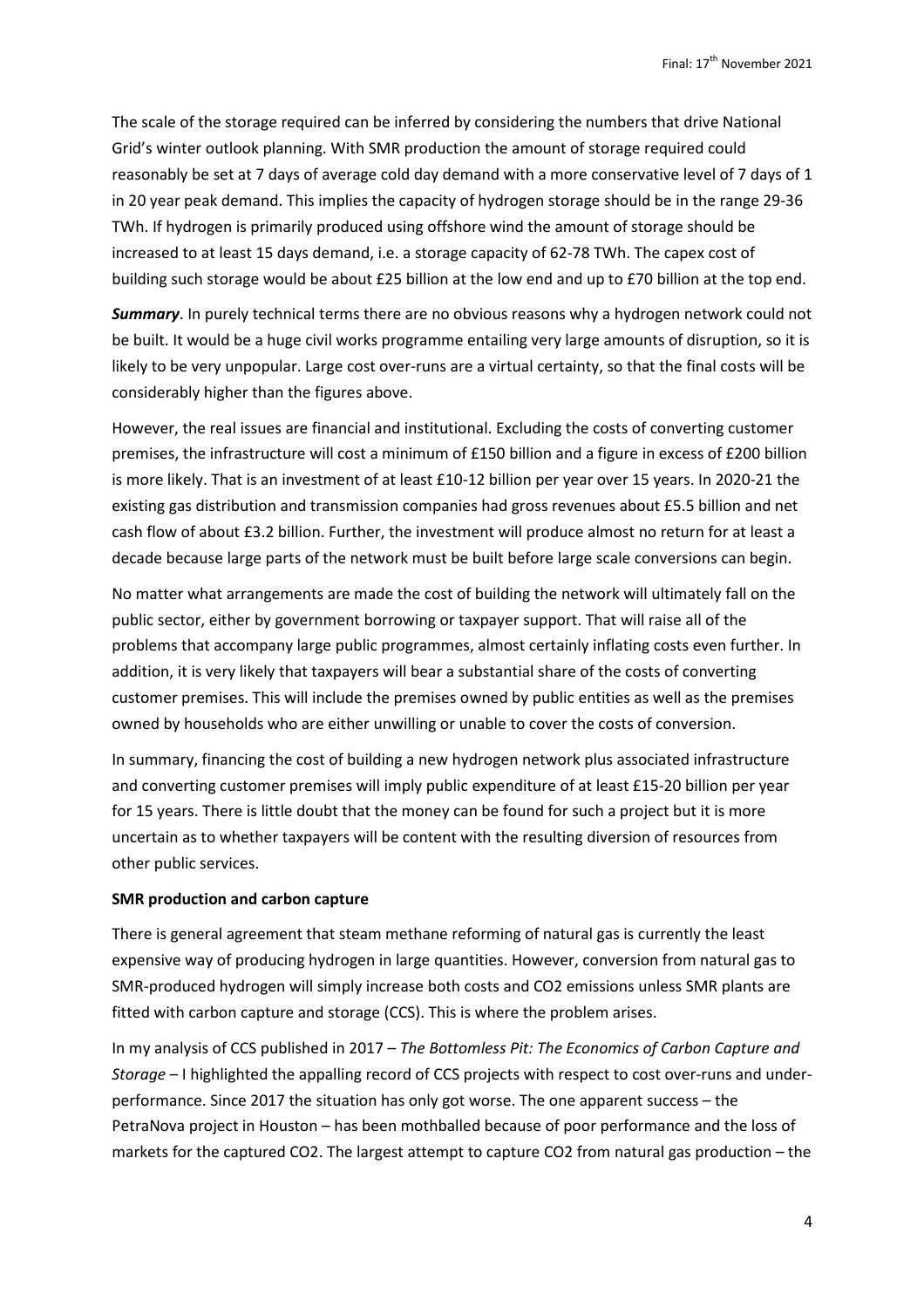Gorgon LNG project in Australia – experienced huge cost over-runs and has not managed to solve problems in injecting and storing CO2 in undersea reservoirs.

So, what we have learnt to date is that CCS on a large scale is both very expensive and often doesn't work. Part of the reason is that it seems neither governments nor potential operators believe that large scale CCS is really viable. All of them want to transfer the costs of developing the technology onto someone else with the consequence that the work required to understand the costs of deploying both carbon capture for gas plants and sequestration has been delayed for nearly two decades.

I have used engineering estimates for the costs of building a large number (nearly 270) of SMR plants designed to produce 100,000 Nm3 of H2 per hour. These are equipped with 90% carbon capture, which is the target required for the Net Zero transition. Since hydrogen storage is expensive and likely to be limited by the availability of suitable sites, I have assumed that the total capacity of SMR plants must be sufficient to cover average daily winter consumption of gas. After allowing for the costs of compression and plant storage prior to injection into the transmission network, the capital cost of building SMR plants to replace non-energy gas demand would be about £105 billion with an annual operating cost of £22 billion per year. The opex cost includes an allowance for CO2 transport and storage of £50 per metric tonne of CO2. This unit cost is rather higher than I assumed in my CCS paper because the Gorgon experience suggests that undersea storage is likely to be substantially more difficult and expensive than had been assumed in the past.

The average wholesale market price of natural gas in the UK for 2015-20 was £14 per MWh. Adjusting for inflation that is about £15 per MWh at 2020 prices. At that price the wholesale cost of the gas used to meet existing non-energy consumption is about £7.5 billion per year. Using SMR plants to produce hydrogen incurs a total operating cost of about £33 billion per year even if capital costs are ignored. In terms of operating costs alone the cost for reducing CO2 emissions by substituting SMR-derived hydrogen for natural gas is over £190 per metric tonne.

Finally, there is a larger issue. The impression given by official documents is that "blue hydrogen" produced by steam reforming is no more than a stopgap until the costs of "green hydrogen" have fallen low enough. One may have doubts about whether that will ever happen, but private investors are unlikely to punt more than £100 billion on the vagaries of future government policy in this area. The most cost-effective option would be the government to offer PPA-type contracts for 25 or 30 years with a fixed annual payment plus a variable price per unit of hydrogen linked to the natural gas price. The implication is that most risk is transferred to the government, which would be committed to large payments of up to £20 billion per year to 2070 or beyond. Inevitably, the costs of such an arrangement would likely fall on hydrogen customers. They might be less than pleased with the large increase in their heating bills.

### **Green hydrogen production**

Hydrogen enthusiasts are enamoured of the idea that the cost of green hydrogen can be reduced below \$2 per kg using electrolysis fuelled by offshore wind. However, it appears that they have no appreciation that cost calculations look entirely different when electrolysis is powered by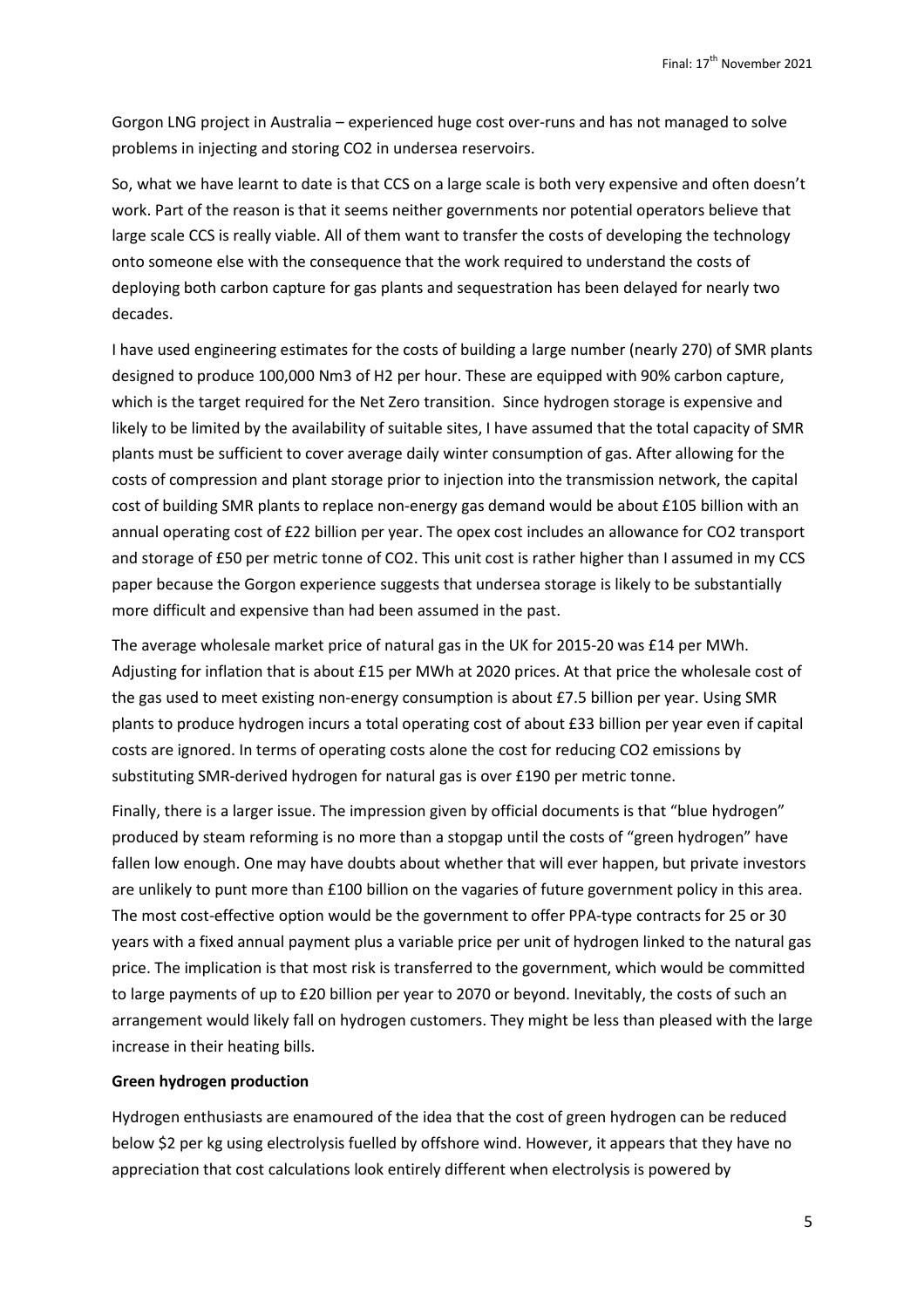intermittent renewables rather than a nuclear power plant. The issue is best understood by comparing the designs of an electrolysis plant powered by (a) a 1000 MW nuclear plant with an expected 95% availability factor, and (b) a 1000 MW offshore wind farm with an expected load factor of, say, 55%. In the first scenario you would build an electrolysis plant with a capacity of 1000 MW and run it at capacity except when the nuclear plant is offline for refuelling or maintenance. In the second scenario one faces a difficult optimisation decision which depends on the range of load factors over which the electrolysis plant can operate efficiently – i.e. at close to the design conversion level which is currently about 65%..

Figure 1 shows a simplified version of the trade-offs involved. The lowest orange curve shows the average electricity usage over 40 years in MW using the distribution of wind speeds for offshore sites for plants of different sizes that only operate efficiently at between 90% and 100% (full capacity). The calculations use average offshore wind speeds and generation for all offshore sites in the UK for the period from 1981 to 2020 for the months from October to March to cover winter demand for heating. A 1000 MW electrolysis plant will only use an average of 100 MW because most the time the electricity output from the wind farm is below 900 MW and the plant has to be switched. At the other end of the distribution a 200 MW plant will produce an average of 182 MW because most of the time the wind farm will produce more than 200 MW, meaning that surplus power will have to be curtailed or sold to the grid at a very low price. For such a plant the maximum average yield will be 303 MW for an electrolysis plant with a capacity of 500 MW. The figure shows that the maximum average yield increases for more flexible plants with a large efficient operating. For a plant with an efficient operating range of 50% to 100% the average yield is about 439 MW for a plant with a capacity of 800 MW. However, there is a cost penalty for building and operating larger plants so that the optimal plant is likely to be lower – perhaps 600 MW with an average yield of 420 MW.

It may be argued that electrolyser plants can buy in power, but where from? The calculations already assume that offshore wind from all parts of the UK is pooled. The scale of the capacity required – over 300 GW - rules out any significant role for solar, onshore wind or interconnectors. The only realistic alternative source of supply is nuclear power, in which case it would be better to design a system based entirely on nuclear. In addition, the optimistic economics of electrolysis based on very low electricity costs will be completely undermined by the need to buy electricity at high prices when offshore generation is low.

There is, in any case, an even more serious design issue. How should we allow the significant variability across years in the average wind speed in winter. Averages are rather misleading. No operator can accept the risk that there might be insufficient hydrogen production to meet demand in 1 year out of 2 or even 1 year out of 10. Figure 2 shows the  $10^{th}$  percentile, lower quartile (25<sup>th</sup> percentile) and median of the annual distributions averaged for Figure 1 for a flexible plant with an operating range of 50% to 100%. National Grid works to a 1 in 20 year reliability standard which may be too strict in this case. A 1 in 10 year standard would mean that the optimal electrolysis plant size is 550 MW – rather than 800 MW for the average yield – and the expected yield would be about 320 MW from a 1000 MW wind farm.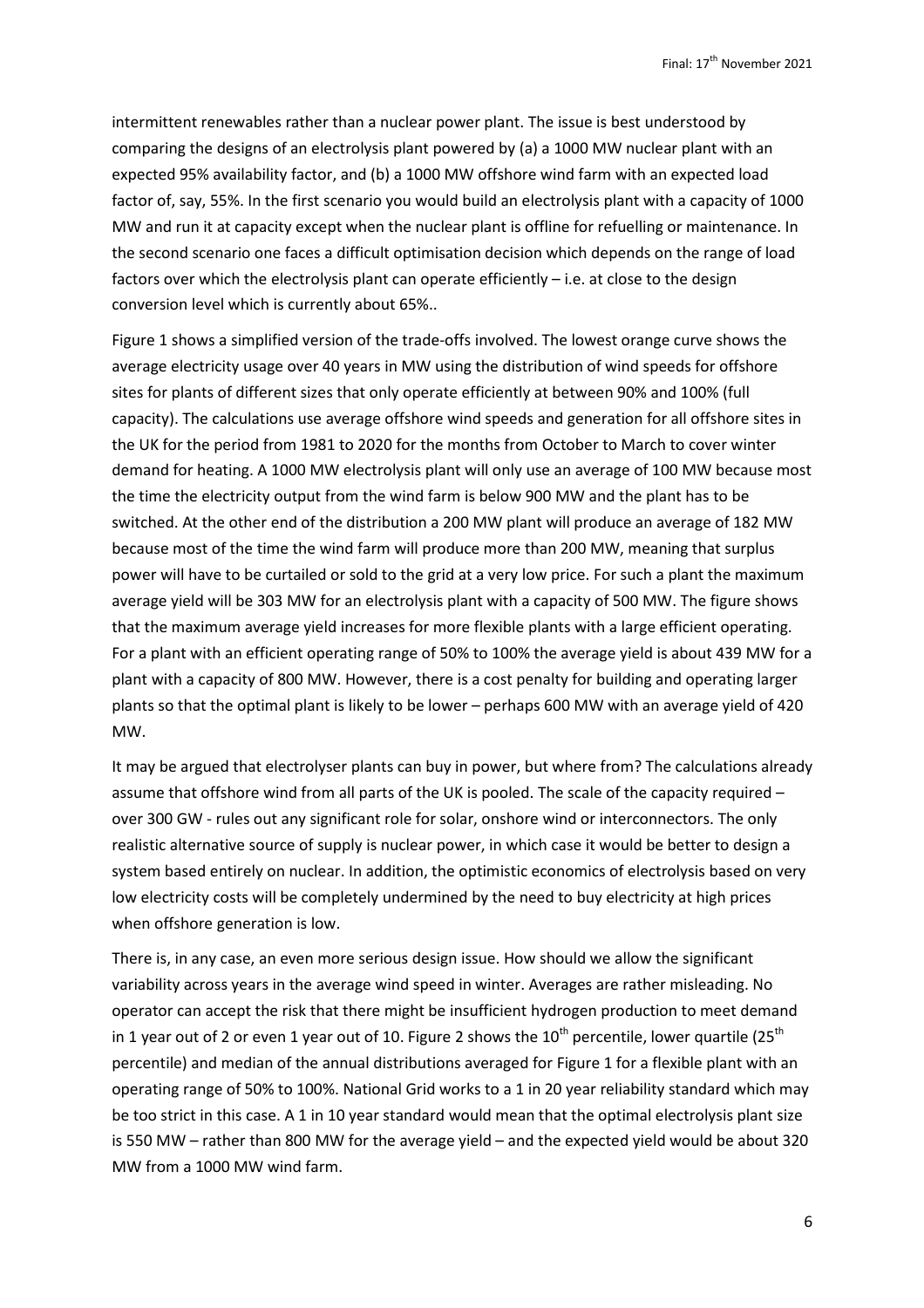The total capex cost for electrolysis relying on nuclear power would be about £625 billion and slightly more than double this figure for electrolysis relying on offshore wind generation on the assumption that flexible plants allow operation in the range from 50% to 100% of capacity. These are optimistic estimates of capital costs based on current claims about the unit costs of developing nuclear and offshore wind plants.

Since such a programme would involve the construction of nearly 130 GW of nuclear capacity or 380 GW of offshore wind capacity in 15 years I think that we can safely discard the idea. Neither the money nor the resources are available for construction on such a scale. The whole green hydrogen story is simply absurd if it is intended as a route to decarbonisation before 2050. It should be parked in the category of fairy tales while engineers think seriously about other strategies.

#### **Overall assessment**

Table 1 shows the estimates of the capex and opex costs that might be incurred to convert from natural gas to hydrogen within the time scale required to achieve Net Zero. I do not present these figures because I think that this is a serious option. What the figures show is that the notion of relying on large scale hydrogen to achieve Net Zero is implausible in the extreme. In aggregate terms the issue need not be financial. A total capital expenditure of £350 billion over 15 years is roughly 1% of 2020 GDP at current prices per year. Historically the UK has spent 16-18% of GDP on gross fixed capital formation, so this cost would be about 6% of total investment over the period.

However, pre-emption of net capital formation is another matter. Such a program would amount to almost one-third of net capital formation over 15 years. In other words, the UK would have to sacrifice a substantial part of the capital accumulation required to maintain or increase living standards for a growing population in order for a period of a decade and a half. This is only part of the effect. The programme will involve the diversion of all kinds of skills as well as finance from other productive activities to sustain the construction of networks, storage facilities and SMR plants as well as the conversion of homes for what is essentially a less efficient and less secure form of energy use. A government whose current PR claims that Net Zero can be attained without any sacrifices will never sustain such a programme.

What about conversion on a smaller scale? The current pilots are little more than either hydrogen mixing or hot air with no relevance to the real engineering problems of full conversion. The real challenge arises when the goal is to convert 20,000 or more premises in a medium-sized town. If hydrogen is priced to cover full capital and operating costs for steam reforming and the network, it will be at least twice the cost of natural gas on a heat-equivalent basis. The number of voluntary conversions will be small, while mandatory conversion will be highly unpopular. Practical experience tells us that a new fuel must be either cheaper and/or more convenient to use if it is be accepted quickly.

It is almost inevitable that the government will be forced to subsidise both conversions and the hydrogen price for domestic customers with finance raised by levies on natural gas consumption. However, unless the price of natural gas reverts to 2020 levels this is not a viable strategy for a large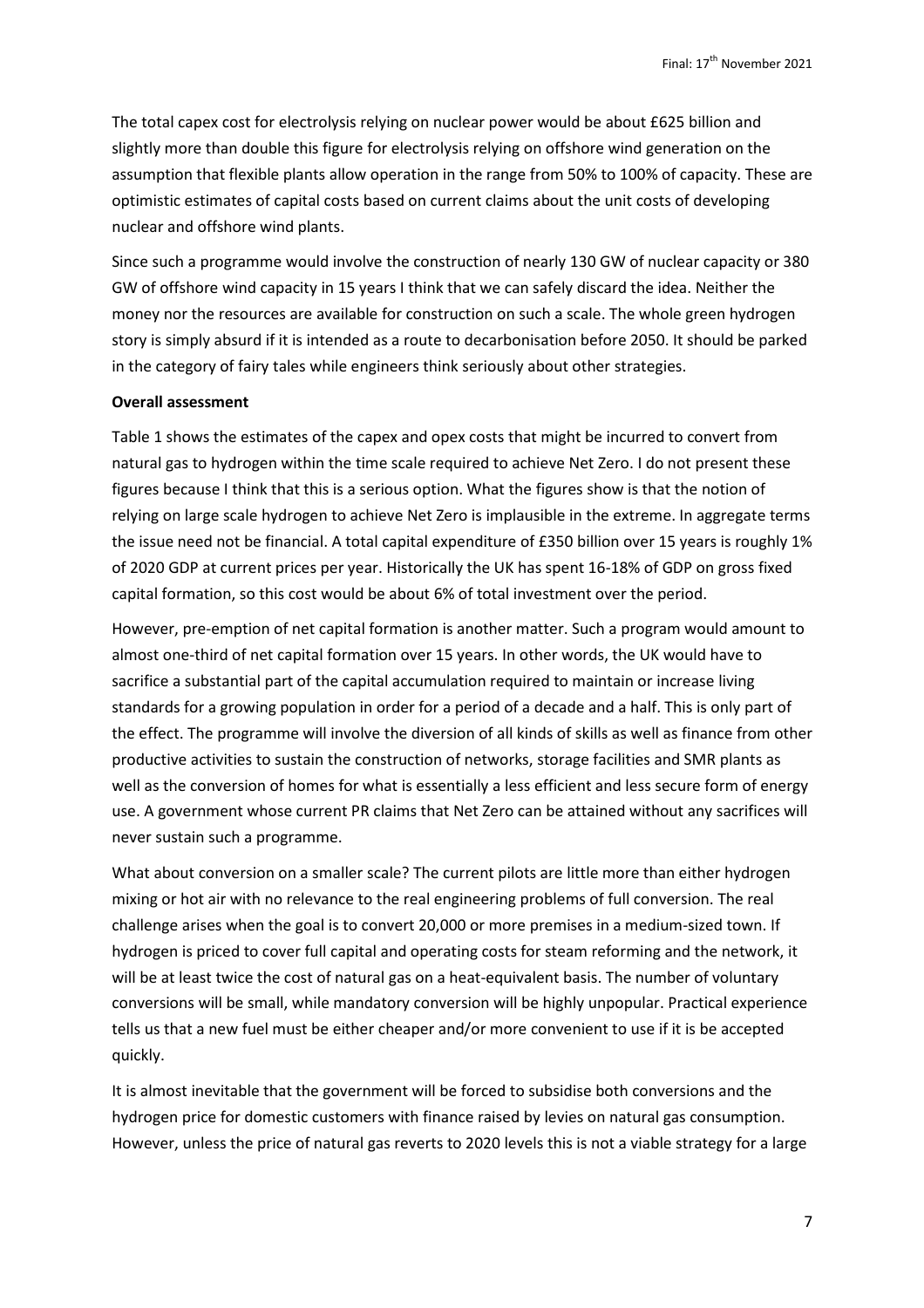growth in hydrogen use because public tolerance for higher energy prices driven by green levies is very limited.

The cost issue is fundamental to both institutional and financial arrangements. Mandating conversion from natural gas to hydrogen for a significant part of the UK would be "very brave" step in Sir Humphrey's terminology – i.e. politically suicidal – unless almost all of the cost is borne by the Exchequer and/or the finance is covered by government guarantees. Existing gas companies might lobby to be given the job of building the network, but the gas distribution networks don't have the scale or financial resources required while National Grid Gas is compromised by National Grid's primary focus on electricity. Further, construction of hydrogen production plants will only be possible at the outset when backed by HPA's (hydrogen purchase agreements) similar to PPAs with a single buyer.

Under these circumstances, it is almost inevitable that the network plus storage would be owned and operated by a public company, what we might call British Hydrogen. Competition might be possible for hydrogen production but the uncertainty about demand will strongly favour contracts with a single buyer. Even other arrangements are adopted to preserve the fiction of private ownership and operator, the reality will be a market controlled and substantially financed by the Exchequer.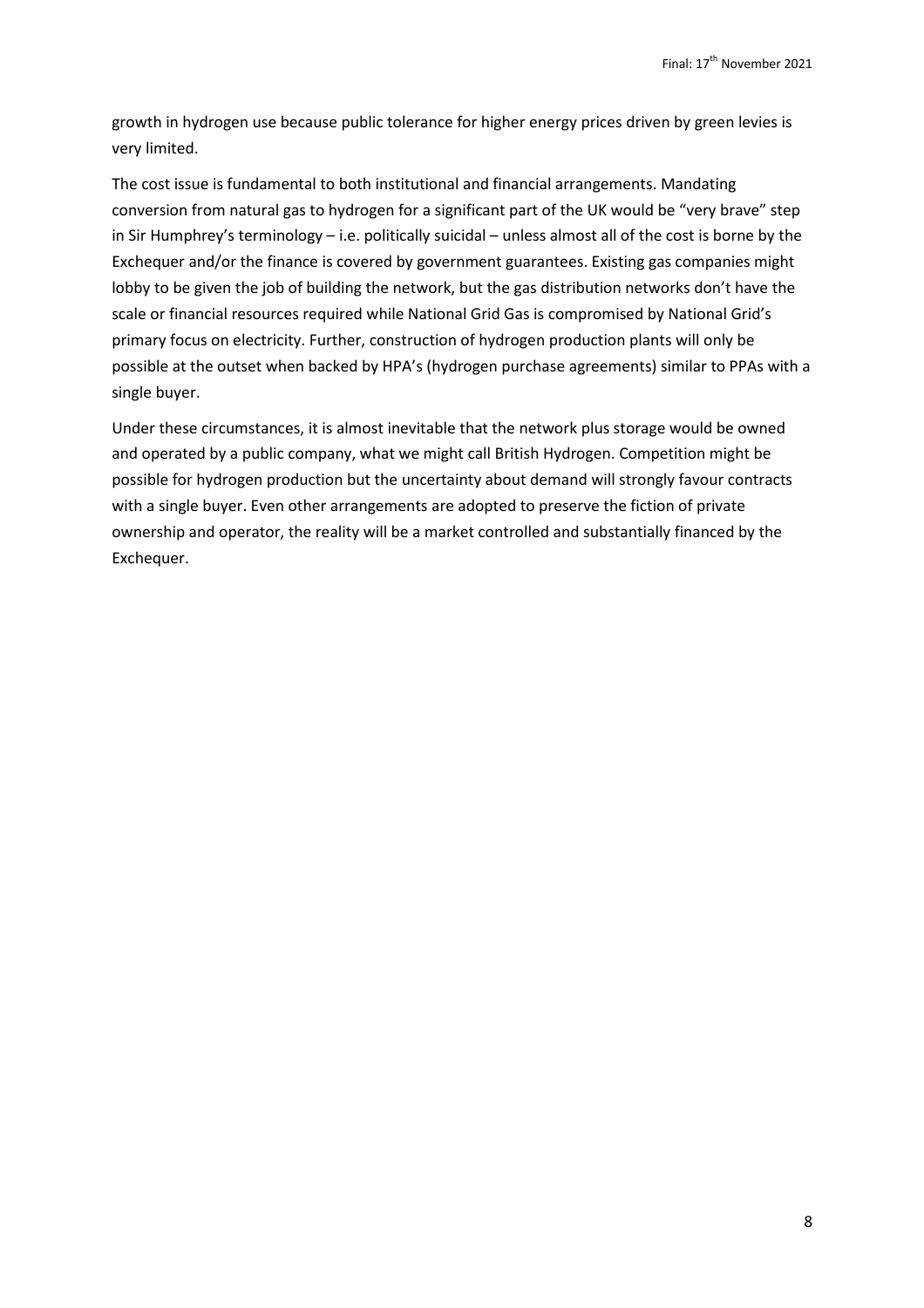

**Figure 1 - The effect of wind intermittency and plant flexibility on electrolysis plant design**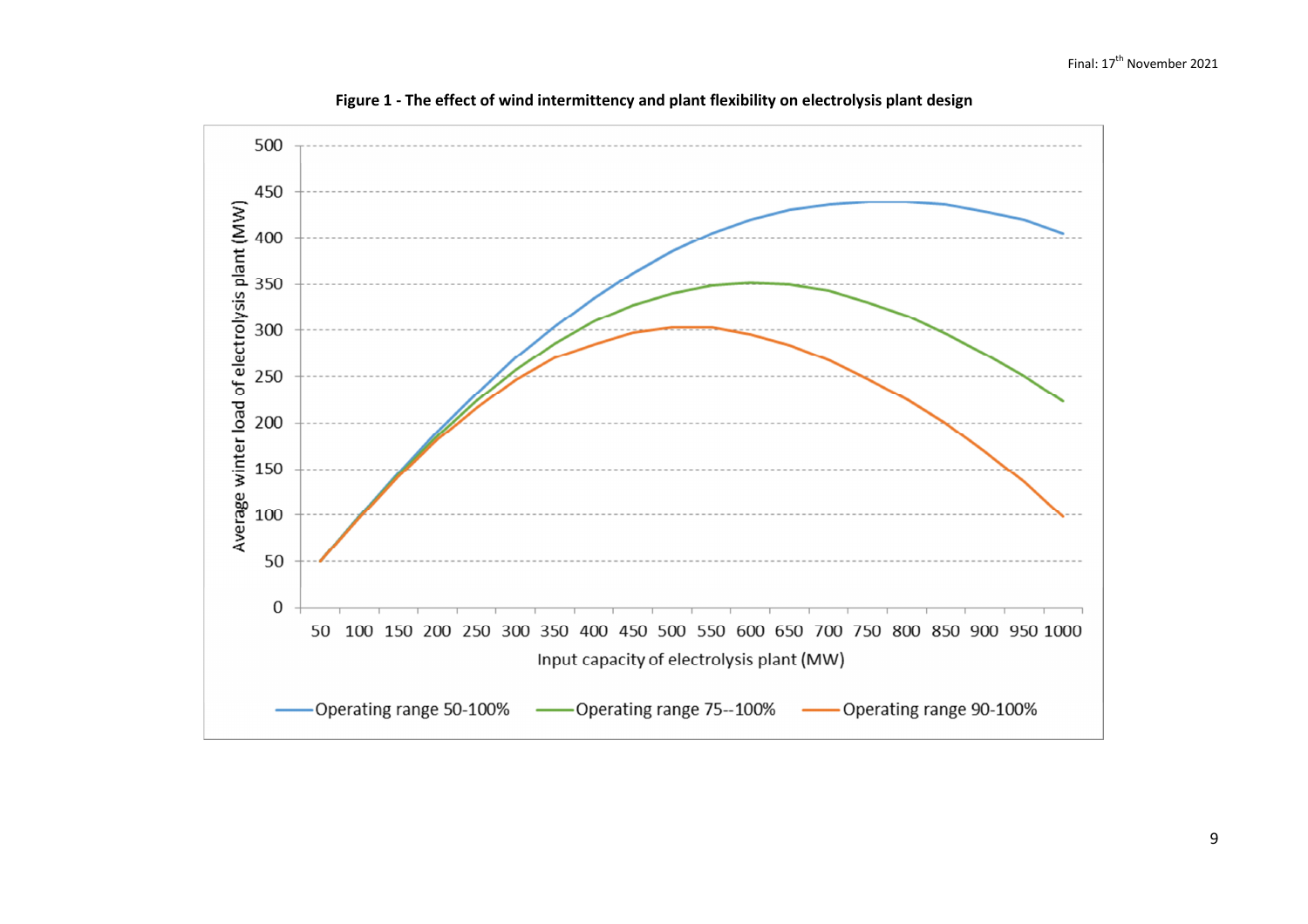

**Figure 2 - The effect of annual wind variability on electrolysis plant design**